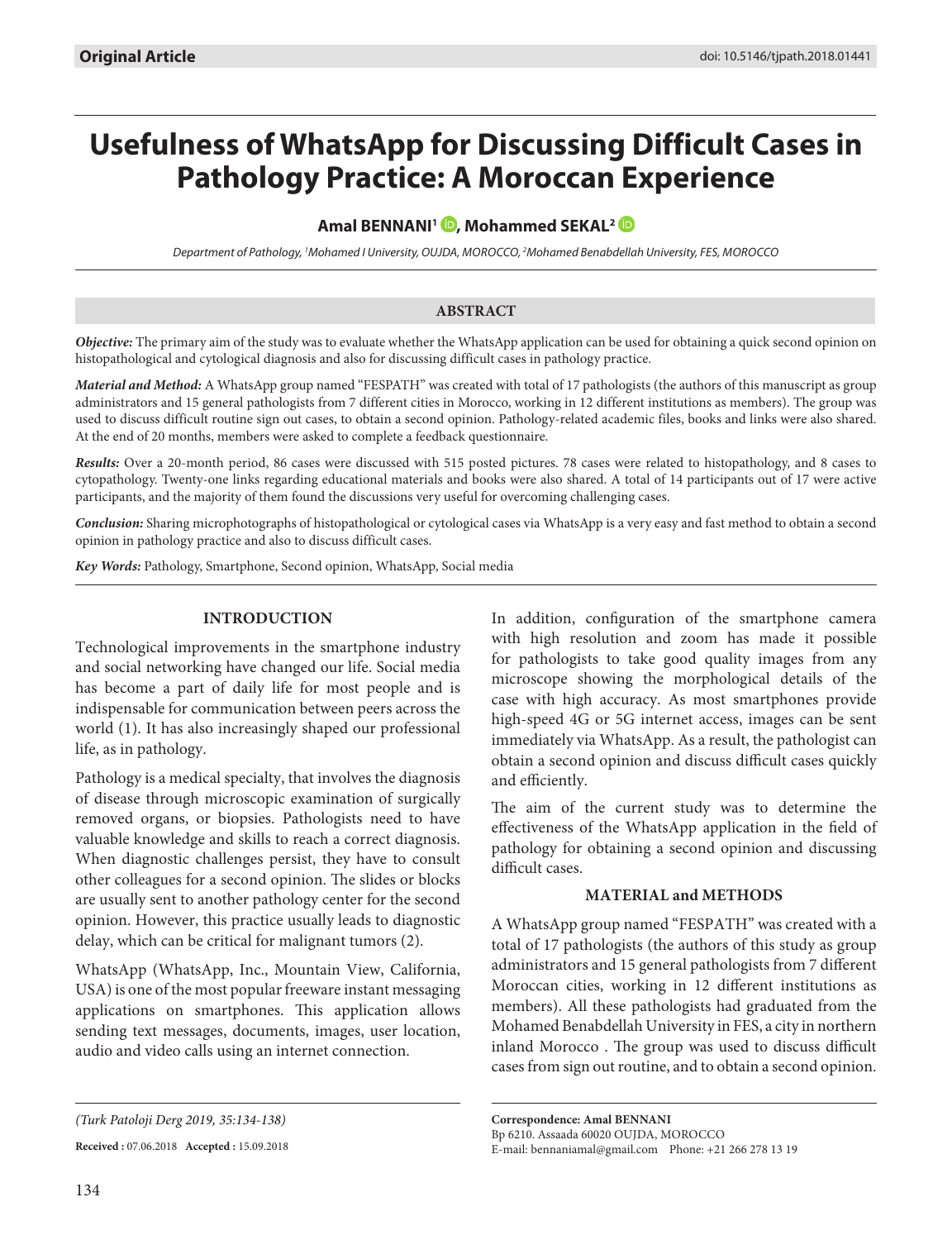It was also used to share helpful links, charts, algorithms, figures from articles and updated classifications or books.

After a period of 20 months (from July 2016 to February 2018), members of the group were asked to complete a feedback questionnaire. The discussion time was calculated from the time of sending the photos and the time of the first response. The average response time and the average shared microphotograph was calculated using Excel.

Other statistics such as number of cases discussed, total number of posts, the number of cases by pathology, and total number of active participants were also calculated. An active participant was defined as a member who had more than two posts during this period. The group continues to discuss cases and share files to this day.

All cases were related to histopathology or cytopathology, and most of them were routine sign out cases. A brief clinical summary, radiological and macroscopic pictures accompanied by representative microscopic images were shared. In most cases, the microphotographs were taken directly from the microscope with a smartphone. Only one pathologist used a commercially produced adapter (Figure 1). At least one scanner view (x50), and 1 low power (x100) and 2 or more high power magnification (x400) images were shared (Figure 2A-D)

The main thrust of the group was on sharing images of difficult cases to create discussion on the differential diagnosis and diagnostic pitfalls.



**Figure 1:** An example of a microscope adapter for smartphone used in our study.

#### **RESULTS**

Over a 20-month period, 86 cases were discussed with 515 microscopic images shared. 78 cases were related to histopathology, and 8 cases to cytopathology (Table I,II). 20 links regarding online lectures and educational materials were also shared. A total of 14 participants out of the 17 were active participants. The average time required for the first discussion was 169.4 min ±78 min. The average number of shared microphotographs was  $4 \pm 2$  microphotographs.

In 71% of the cases (61 cases) the final diagnosis was resolved after discussion of the members of our group, while in 29% (25 cases) the final diagnosis depended on ancillary techniques (immunohistochemistry, special stain) or an expert opinion.

The members of this group (excluding the authors of this paper) responded to the questionnaire (Table III). Most members liked this experience and found the discussions very useful for overcoming challenging cases. Regarding other social media applications, 50% would like to use them for discussing cases and 30% were not sure about it.

**Table I:** Number of cases by pathology (n, %)

| Subspecialties covered in the study | Number of cases<br>(n, %) |
|-------------------------------------|---------------------------|
| Gastrointestinal pathology          | 20 (23%)                  |
| Dermatopathology                    | 22 (25%)                  |
| Cytopathology                       | 8(9%)                     |
| Gynecopathology                     | 17 (20%)                  |
| Soft tissue and bone pathology      | 6(7%)                     |
| Hematopathology                     | 4(5%)                     |
| Pulmonary pathology                 | 4(5%)                     |
| Salivary gland and thyroid          | 5(6%)                     |

**Table II:** Data of the use of WhatsApp by the group FESPATH over the study period of 20 months

| <b>Parameters</b>             | Number (n) |
|-------------------------------|------------|
| Number of participants        | 17         |
| Number of cases posted        | 86         |
| Cases of histopathology       | 78         |
| Cases of cytopathology        | 8          |
| Number of active participants | 14         |
| Passive participants          | 3          |
| Total number of posted images | 515        |
| Links shared                  | 10         |
| Files shared                  |            |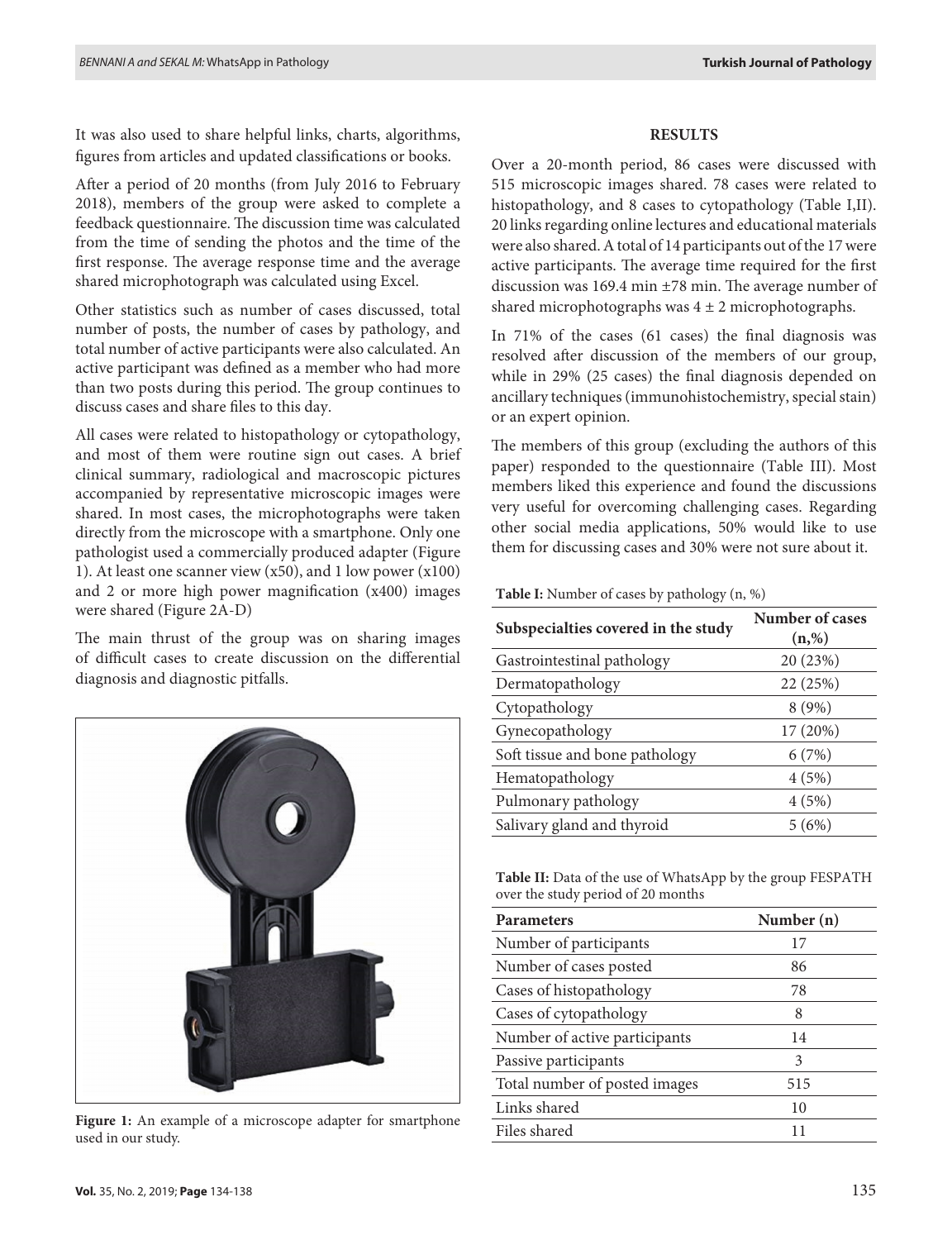**Table III:** Questions asked to the participants and their responses

| Questions                                                                                               | Response %                    |
|---------------------------------------------------------------------------------------------------------|-------------------------------|
| 1- The use of WhatsApp is very important in work-related activities                                     | 100% agree                    |
| 2- First impression on creation of the WhatsApp group                                                   | 80% not sure, 20% excited     |
| 3- Did you find the discussions useful?                                                                 | 60% useful, 40% very useful   |
| 4- Did you follow the discussions being done?                                                           | 75% most, 16% all, 9% some    |
| 5- Annoyance by numerous posts                                                                          | 42% none, 58% sometimes       |
| 6- Did it help in building healthy interpersonal relationships                                          | $100\%$ yes                   |
| 7- Did you feel that patient privacy was being compromised at any point?                                | $100\%$ no                    |
| 8- If discontinued, would you miss it?                                                                  | 83% yes, 17% no               |
| 9- Given an option, would you like to use any other social media (such as Facebook)<br>for interaction? | 50% yes, 30% may be, 20% no   |
| 10-Quality of the microphotographs                                                                      | 92% good, 8% excellent        |
| 11-Did you like the links and shared files?                                                             | $100\%$ yes                   |
| 12-Did you think that this discussion resolved the diagnosis?                                           | 50% most times, 50% sometimes |



**Figure 2:** A case of atypical fibroxanthoma shared in the group Fespath. **A)** With a scanner view (H&E; x50). **B)** Low power magnification (H&E; x100). **C-D)** High power magnifications (H&E; x400).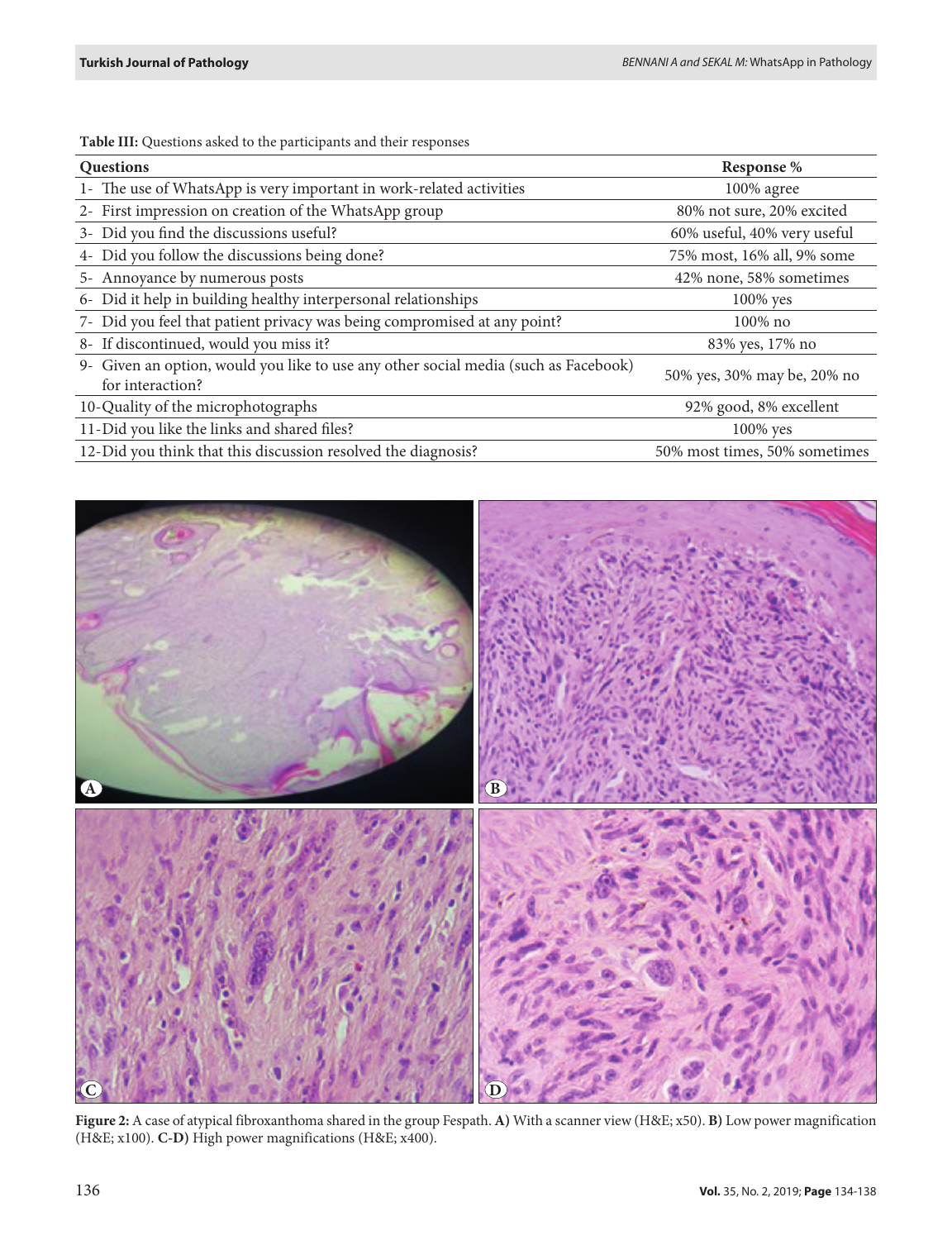#### **DISCUSSION**

Social media has definitely transformed our personal life. It has made communication easier, faster and more efficient than ever. With billions of users, Facebook, Twitter, WhatsApp and many others are wide-ranging and powerful social media platforms (1).

Recently, many papers have been published about the usefulness of the WhatsApp platform in medical practice (3-6). Most of them are about medical education, communication with patients, or discussion of the patients between doctors of many clinical branches (3). However, there are only a few studies about pathology and WhatsApp in the literature.

Petruzzi and De Benedittis concluded in their study that WhatsApp can be used as a telemedicine program for improving medical consultation and clinical examination in oral pathology (6). Zotti et al. reported that WhatsApp is an effective tool for improving oral health status during orthodontic multibracket treatment of adolescent patients (5).

Furthermore, Khanna et al. showed that WhatsApp is very useful for communication and improvement of patientrelated awareness, and also for orthopedic residents (4).

In pathology, Sarode et al. reported their experience with WhatsApp in obtaining a second opinion on the histopathological diagnosis in oral pathology practice (2). They studied 247 cases of 34 different oral pathologies that were photomicrographed using a smartphone through microscopes and then sent for a second opinion to 20 different oral pathologists by WhatsApp. They proved the effectiveness of the WhatsApp application in obtaining a fast second opinion for histopathological diagnosis

Moreover, a second experience in pathology was reported by Goyal et al. (7). A WhatsApp group was created to discuss interesting cases, and pathology-related academic issues. 16 cases were shared with 647 posts, in a period of 4 weeks. This group has increased interest in the specialty, particularly among the 1st year postgraduates, and will improve the academic performance of students if it is used for a long period.

In the current study, the main aim was to evaluate a new tool to discuss difficult routine sign out cases and to obtain a second opinion which is rapid and in real time. In 71% (61) of the cases, the final diagnosis has been resolved after discussion of the members of our group, while in 29% the slides or microphotographs of the cases were sent for expert opinion in Morocco or abroad. The time required

for a second opinion ranged from 4 to 480 minutes, which is by far faster than a traditional request for second opinion.

The responses to the questionnaire were very encouraging. The majority of the participants of our WhatsApp group found the discussions very useful, but it can sometimes disturb the daily routine. This can be managed if we choose the right time for sharing cases like in the early morning when most of the pathologists are on their way to work, or around lunchtime and the evenings.

It is admitted that the resolution of images is decreased by the WhatsApp application. In the present study, most pathologists did not find any difficulty in the interpretation of the photomicrographs but in some cases asked to have more microphotographs with better quality in some areas of the slide.

Regarding other social media platforms, 50% would like to use them for discussing interesting or challenging cases and 30% were not sure about it.

Twitter (Twitter, Inc., San Francisco, California, USA) and Facebook (Facebook, Inc., Menlo Park, California, USA) are other social media tools commonly used in medical practice (8-10). Facebook has made significant contribution in the field of pathology. Both trainees and pathologists in regular practice can use public professional Facebook pages, or pathology-related groups to improve their knowledge and to discuss difficult cases. Numerous pathology-related Facebook groups have been created such as Dermatopathology (http://bit.ly/1L7n5Yg), Bone and Soft Tissue Pathology (http://bit.ly/1EHYJQG), McKee Derm (http://bit.ly/2kfkKXT), Surgical (Anatomic) Pathologists (http://bit.ly/2xajmqC), and many others (11, 12)

Furthermore, Twitter can be used by pathologists to (1):

- Share images of challenging pathology cases.
- Share algorithms and links to scientific papers.
- Announce pathology courses or meetings.
- "Live-tweet" from conferences or meeting.
- Create short surveys using the native Twitter survey function.

WhatsApp is a good tool for discussing cases in histopathology and cytology as it allows quick answers and instantaneous discussion compared to other social media tools. It also provides more protection for patient information or data since WhatsApp groups are restricted to a number of pathologists and can be protected with a